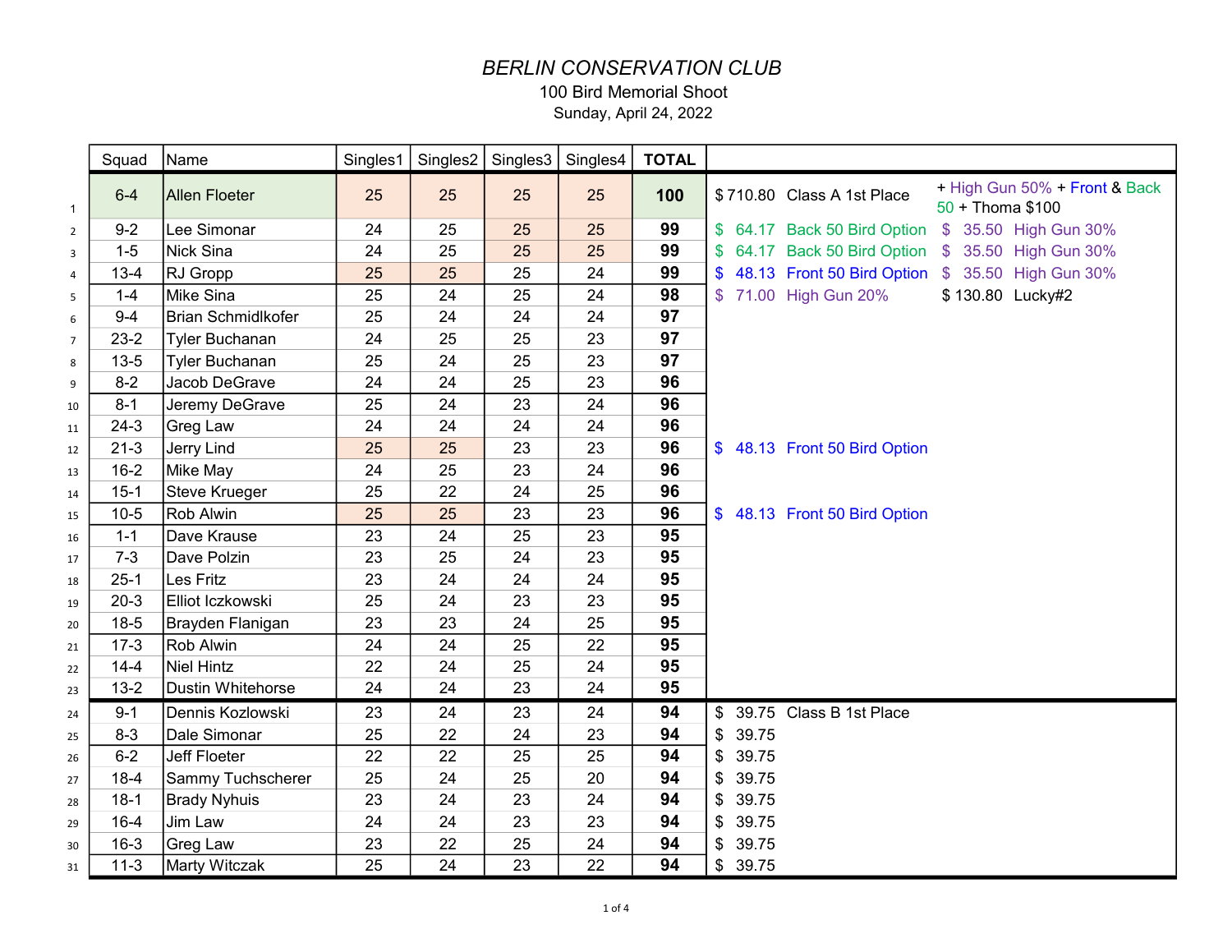| 32 | $9-5$    | <b>Steve Vanden Heuvez</b> | 24 | 21 | 24 | 24 | 93 |                            |
|----|----------|----------------------------|----|----|----|----|----|----------------------------|
| 33 | $4 - 3$  | <b>Troy Hahn</b>           | 25 | 23 | 22 | 23 | 93 |                            |
| 34 | $24 - 4$ | <b>Scott Dreyer</b>        | 24 | 23 | 23 | 23 | 93 |                            |
| 35 | $22 - 5$ | Matt Pomplun               | 23 | 22 | 24 | 24 | 93 |                            |
| 36 | $22 - 1$ | <b>Tyler Thoma</b>         | 23 | 25 | 22 | 23 | 93 |                            |
| 37 | $17-2$   | Brian Holbach              | 23 | 24 | 25 | 21 | 93 |                            |
| 38 | $16-1$   | Dennis Kozlowski           | 22 | 24 | 22 | 25 | 93 |                            |
| 39 | $12 - 3$ | <b>Dalton Peters</b>       | 24 | 22 | 23 | 24 | 93 |                            |
| 40 | $8 - 4$  | <b>Garrett Simonar</b>     | 24 | 25 | 21 | 22 | 92 | \$ 35.33 Class C 1st Place |
| 41 | $6-5$    | Kyle Kowald                | 22 | 22 | 23 | 25 | 92 | \$35.33                    |
| 42 | $4 - 4$  | Josh Horkman               | 20 | 23 | 24 | 25 | 92 | 35.33<br>\$                |
| 43 | $20 - 4$ | Donald Chrapla             | 24 | 22 | 21 | 25 | 92 | 35.33<br>\$                |
| 44 | $19-2$   | Jessica Nyhuis             | 21 | 23 | 24 | 24 | 92 | \$35.33                    |
| 45 | $15 - 5$ | <b>Bennett Bartol</b>      | 23 | 23 | 22 | 24 | 92 | 35.33<br>\$                |
| 46 | $14 - 1$ | Scott Dreyer               | 22 | 23 | 24 | 23 | 92 | 35.33<br>\$                |
| 47 | $1 - 2$  | Don Makurat                | 24 | 23 | 21 | 24 | 92 | \$35.33                    |
| 48 | $11 - 1$ | <b>Bob Lepple</b>          | 22 | 25 | 23 | 22 | 92 | \$35.33                    |
| 49 | $6 - 1$  | <b>Mike Kowald</b>         | 21 | 24 | 23 | 23 | 91 |                            |
| 50 | $5-3$    | Lindy Zimmerman            | 23 | 23 | 24 | 21 | 91 |                            |
| 51 | $22 - 4$ | Don Konen                  | 24 | 22 | 22 | 23 | 91 |                            |
| 52 | $22 - 2$ | Dan LaBuda                 | 22 | 24 | 24 | 21 | 91 |                            |
| 53 | $20-1$   | Dwight Paulin              | 20 | 25 | 24 | 22 | 91 |                            |
| 54 | $10 - 4$ | <b>Brian Holbach</b>       | 23 | 24 | 22 | 22 | 91 |                            |
| 55 | $7 - 1$  | Chris Kurki                | 21 | 22 | 22 | 25 | 90 |                            |
| 56 | $22-3$   | Alex Konen                 | 21 | 22 | 24 | 23 | 90 |                            |
| 57 | $2 - 1$  | <b>Riley Schepp</b>        | 23 | 23 | 22 | 22 | 90 |                            |
| 58 | $14-3$   | John Hay                   | 23 | 24 | 21 | 22 | 90 |                            |
| 59 | $10-1$   | Dennis Moehr               | 21 | 24 | 24 | 21 | 90 |                            |
| 60 | $5-4$    | Tom Parker                 | 22 | 22 | 21 | 24 | 89 |                            |
| 61 | $25 - 4$ | Joe Gozinski               | 23 | 23 | 20 | 23 | 89 |                            |
| 62 | $24-2$   | John Hay                   | 22 | 23 | 25 | 19 | 89 |                            |
| 63 | $19 - 3$ | Jade Graebel               | 23 | 22 | 20 | 24 | 89 |                            |
| 64 | $19-1$   | Paul Nyhuis                | 24 | 20 | 22 | 23 | 89 |                            |
| 65 | $15 - 4$ | Tom Alf                    | 21 | 19 | 25 | 24 | 89 |                            |
| 66 | $23-1$   | Eric Johnson               | 20 | 24 | 23 | 21 | 88 | \$106.00 Class D 1st Place |
| 67 | $1 - 3$  | Keith Bethke               | 22 | 21 | 23 | 22 | 88 | \$106.00                   |
| 68 | $12 - 1$ | Carsen Whitney             | 21 | 24 | 21 | 22 | 88 | \$106.00                   |
| 69 | $2 - 5$  | Pat Briskie                | 23 | 20 | 21 | 23 | 87 |                            |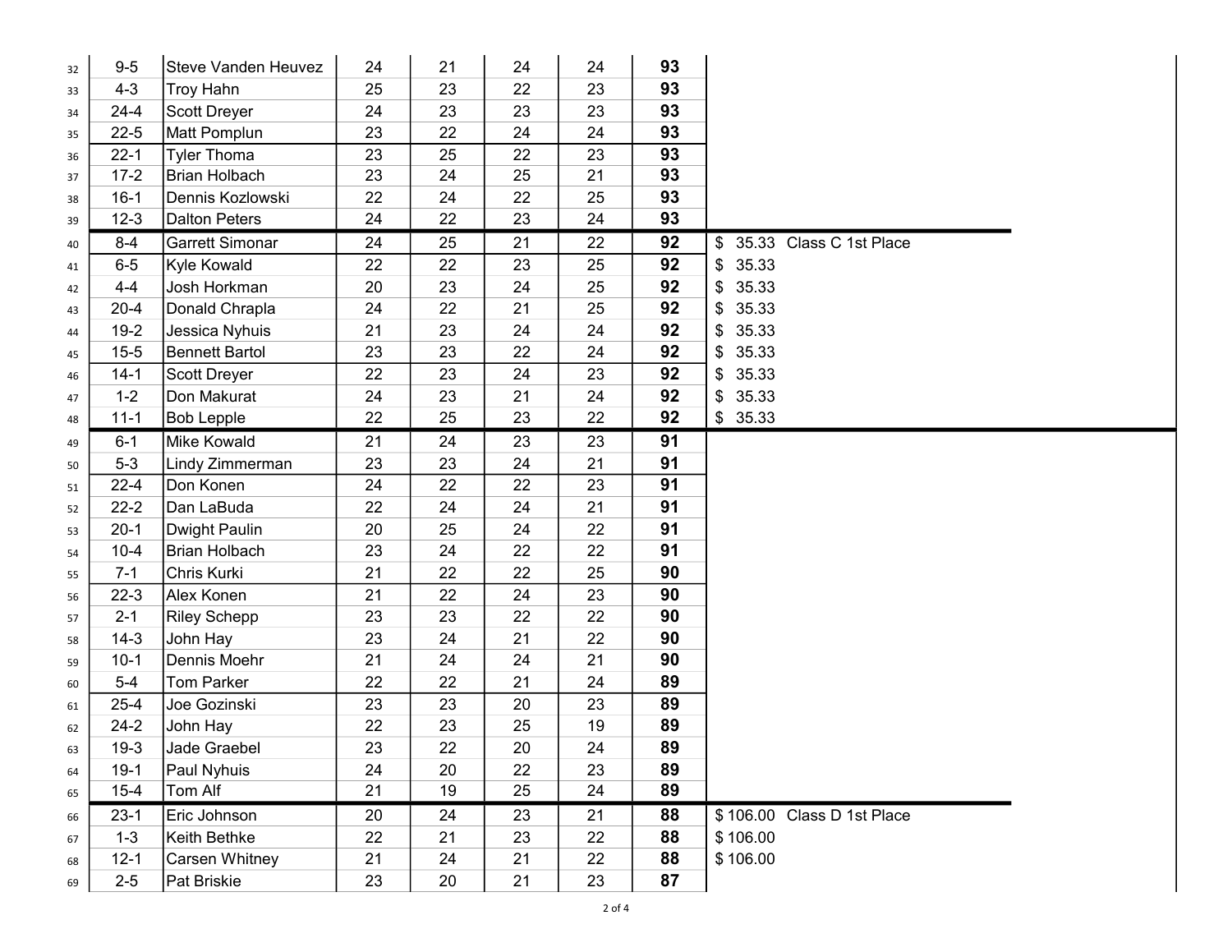| 70  | $17 - 4$            | <b>Craig Meyer</b>                 | 24       | 22       | 23       | 18       | 87       |                           |
|-----|---------------------|------------------------------------|----------|----------|----------|----------|----------|---------------------------|
| 71  | $13 - 3$            | Jim Gurkowski                      | 22       | 21       | 22       | 22       | 87       |                           |
| 72  | $7 - 4$             | Jeff Bernardy                      | 20       | 23       | 21       | 22       | 86       |                           |
| 73  | $25 - 3$            | David Roeske                       | 23       | 21       | 20       | 22       | 86       |                           |
| 74  | $21 - 5$            | Ron Moderow                        | 21       | 19       | 22       | 24       | 86       |                           |
| 75  | $15 - 3$            | Luke Morgan                        | 23       | 18       | 21       | 24       | 86       |                           |
| 76  | $2 - 4$             | <b>Bart Schepp</b>                 | 23       | 24       | 19       | 19       | 85       |                           |
| 77  | $20 - 2$            | Brody Iczkowski                    | 22       | 19       | 20       | 24       | 85       |                           |
| 78  | $19-4$              | Shawn Nyhuis                       | 22       | 23       | 20       | 20       | 85       |                           |
| 79  | $3 - 2$             | Tom Berndt                         | 17       | 23       | 23       | 21       | 84       |                           |
| 80  | $23-3$              | Kevin Gustin                       | 22       | 21       | 19       | 22       | 84       |                           |
| 81  | $14-2$              | Louetta Loehe                      | 21       | 22       | 20       | 21       | 84       |                           |
| 82  | $11 - 2$            | Connie Gurske                      | 21       | 22       | 20       | 21       | 84       |                           |
| 83  | $21 - 4$            | Mark Belau                         | 23       | 18       | 21       | 21       | 83       |                           |
| 84  | $21 - 1$            | <b>Tiffany Thoma</b>               | 22       | 20       | 22       | 19       | 83       |                           |
| 85  | $12 - 2$            | Dierks Martin                      | 18       | 21       | 23       | 21       | 83       |                           |
| 86  | $23-4$              | Terin Krumenauer                   | 20       | 23       | 18       | 21       | 82       | \$79.50 Class E 1st Place |
| 87  | $17-5$              | Roland Hansen Sr                   | 21       | 20       | 21       | 20       | 82       | \$79.50                   |
| 88  | $17-1$              | Dennis Moehr                       | 24       | 18       | 22       | 18       | 82       | 79.50<br>$\mathcal{S}$    |
| 89  | $10-3$              | Aaron Hilgart                      | 18       | 21       | 19       | 24       | 82       | \$79.50                   |
|     |                     |                                    |          |          |          |          |          |                           |
| 90  | $3 - 4$             | Don Mazurek                        | 19       | 19       | 19       | 24       | 81       |                           |
| 91  | $3 - 3$             | Jim Durik                          | 18       | 15       | 24       | 24       | 81       |                           |
| 92  | $12 - 4$            | <b>Hudson Master</b>               | 18       | 21       | 23       | 19       | 81       |                           |
| 93  | $7 - 2$             | Greg Junak                         | 20       | 21       | 17       | 22       | 80       |                           |
| 94  | $23 - 5$            | <b>Gary Witzke</b>                 | 20       | 20       | 19       | 21       | 80       |                           |
| 95  | $21 - 2$            | <b>Mark Daniels</b>                | 19       | 20       | 23       | 18       | 80       |                           |
| 96  | $15 - 2$            | <b>Taylor Wallace</b>              | 18       | 18       | 21       | 23       | 80       |                           |
| 97  | $9 - 3$             | <b>Dallas Skinkes</b>              | 19       | 17       | 21       | 22       | 79       |                           |
| 98  | $8-5$               | Dan DeGrave                        | 21       | 18       | 23       | 17       | 79       |                           |
| 99  | $2 - 2$             | CJ Young                           | 17       | 21       | 21       | 20       | 79       |                           |
| 100 | $3 - 1$             | John Beck                          | 20       | 17       | 19       | 22       | 78       |                           |
| 101 | $2 - 3$             | Ali Young                          | 13       | 23       | 21       | 21       | 78       |                           |
| 102 | $13 - 1$            | <b>Gary Whitehorse</b>             | 19       | 19       | 20       | 19       | 77       |                           |
| 103 | $10-2$              | Shane McKormick                    | 18       | 20       | 18       | 18       | 74       | \$ 87.20 Lucky#3          |
| 104 | $16 - 5$            | <b>Dallas Skinkis</b>              | 18       | 14       | 21       | 20       | 73       |                           |
| 105 | $20 - 5$            | <b>Duane Fritz</b>                 | 18       | 21       | 15       | 18       | 72       |                           |
| 106 | $4 - 2$<br>$12 - 5$ | Teegah Hahn<br><b>Brent Martin</b> | 14<br>15 | 14<br>19 | 20<br>14 | 21<br>16 | 69<br>64 |                           |